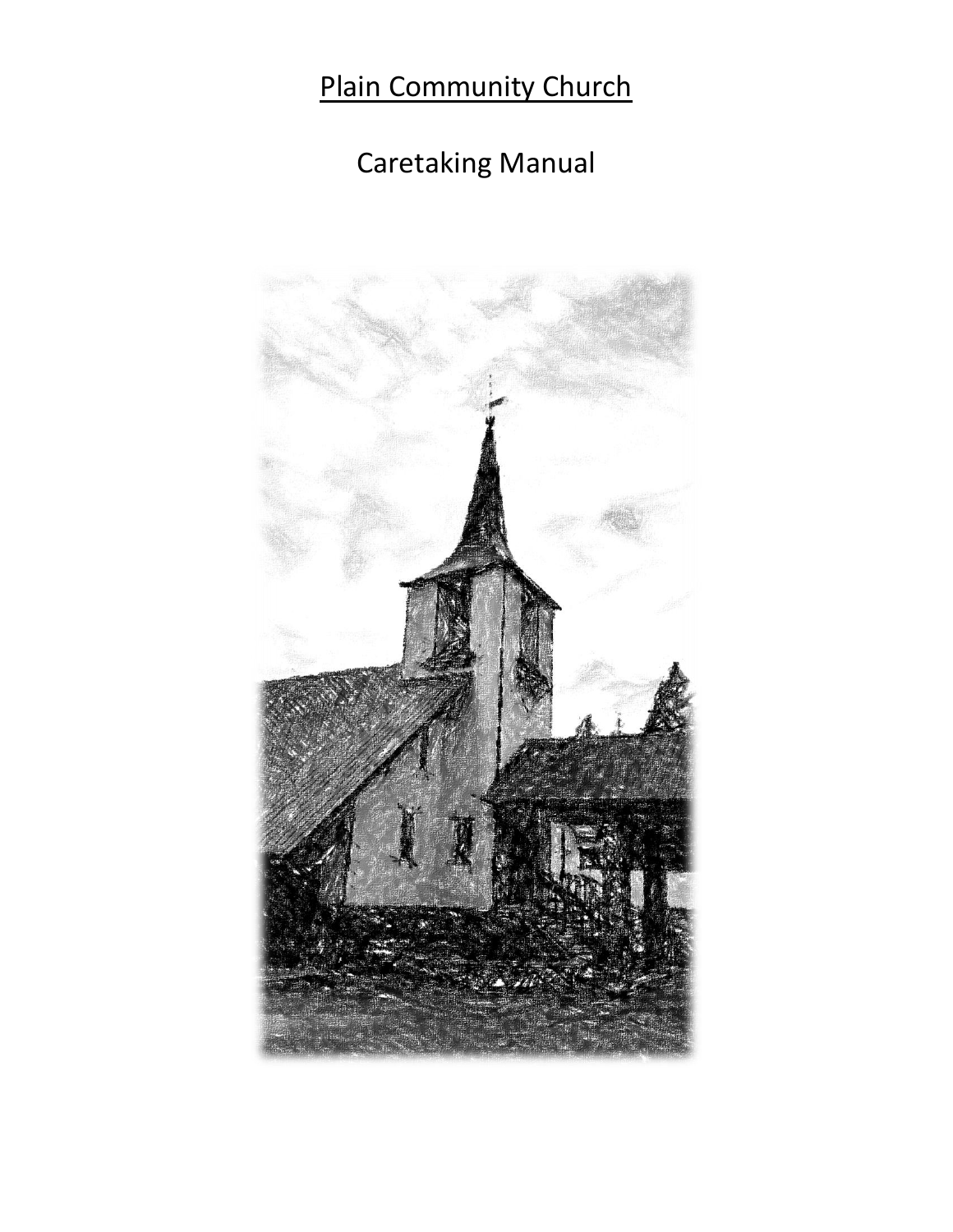# Table of Contents

| 1. |    |      |  |  |
|----|----|------|--|--|
|    | a. |      |  |  |
|    |    |      |  |  |
|    |    | ii.  |  |  |
|    |    | iii. |  |  |
|    |    | iv.  |  |  |
|    |    | v.   |  |  |
|    | b. |      |  |  |
|    | c. |      |  |  |
| 2. |    |      |  |  |
|    | a. |      |  |  |
|    | b. |      |  |  |
|    |    |      |  |  |
|    | c. |      |  |  |
|    | d. |      |  |  |
|    | e. |      |  |  |
|    |    | i.   |  |  |
|    |    | ii.  |  |  |
|    |    | iii. |  |  |
|    |    | iv.  |  |  |
|    |    | v.   |  |  |
|    | f. |      |  |  |
| 3. |    |      |  |  |
|    | a. |      |  |  |
|    | b. |      |  |  |
|    | c. |      |  |  |
|    | d. |      |  |  |
|    | e. |      |  |  |
|    |    |      |  |  |
| 1. |    |      |  |  |
| 2. |    |      |  |  |
| 3. |    |      |  |  |
|    |    |      |  |  |
| 1. |    |      |  |  |
|    | a. |      |  |  |
|    | b. |      |  |  |
|    | c. |      |  |  |
|    | f. |      |  |  |
|    |    |      |  |  |
| 1. |    |      |  |  |
|    |    |      |  |  |
| 1. |    |      |  |  |
|    | a. |      |  |  |
|    | b. |      |  |  |
|    |    |      |  |  |
|    | c. |      |  |  |
|    | d. |      |  |  |
|    | e. |      |  |  |
| 2. |    |      |  |  |
|    | a. |      |  |  |
|    | b. |      |  |  |
|    | c. |      |  |  |
|    | d. |      |  |  |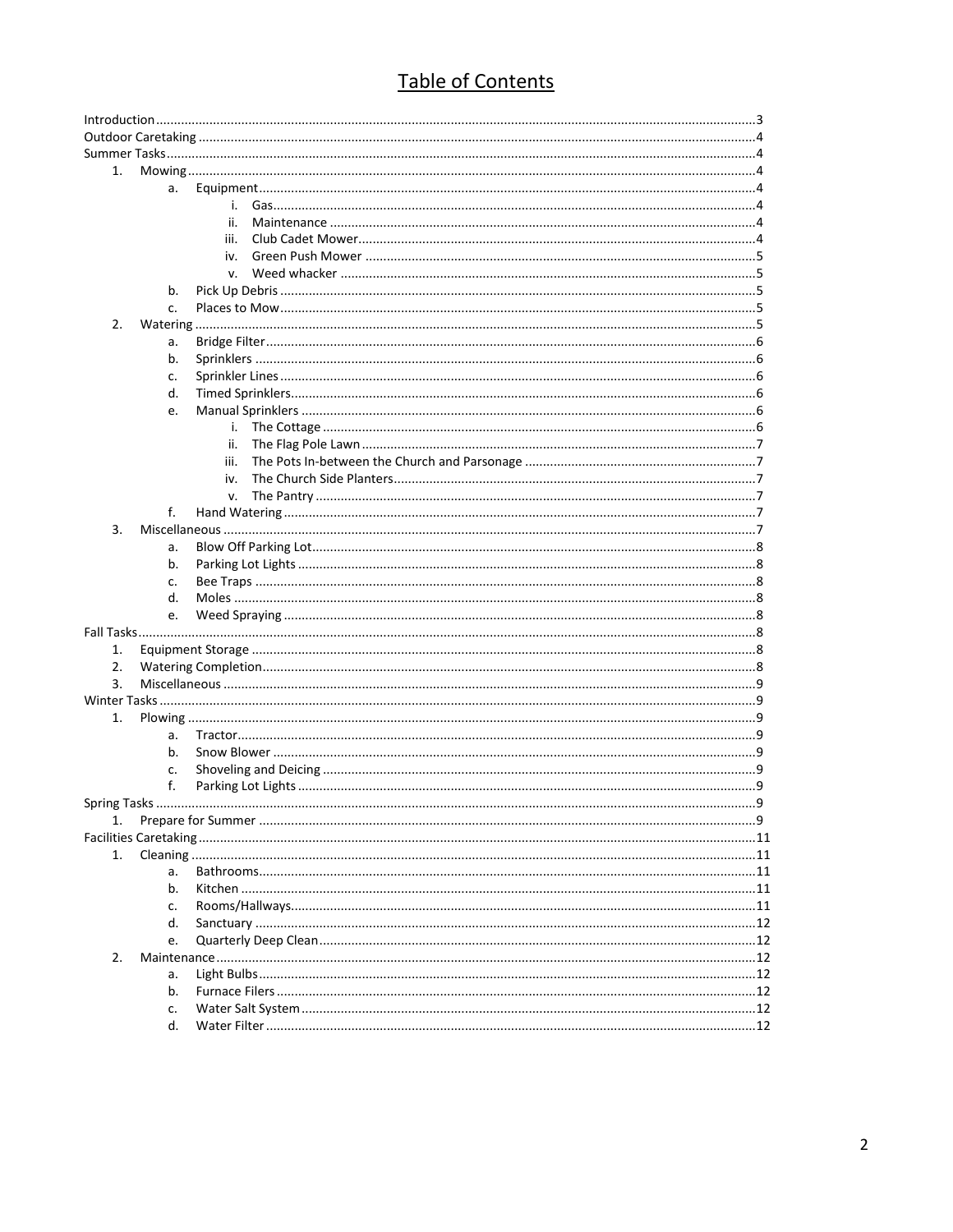## Introduction

Hello, new caretakers of Plain Community Church. You are now entering into a job that many wonderful, Christ-loving people have fulfilled before you. In fact, the caretaker's cottage used to be the parsonage. This job will give you one of the greatest opportunities to live into Ephesians 6:6-8,

*Obey (your boss) not only to win their favor when their eye is on you, but as servants of Christ, doing the will of God from your heart. Serve wholeheartedly, as if you were serving the Lord, not people, because you know that the Lord will reward each one for whatever good you do.*

The reason for this scripture is that so much of what you do will go unnoticed. Yes, people will see the overall effect of a church and grounds well kept, and they will certainly let you know when the one thing they keep an eye on goes undusted, but for the most part you will be working straight for God. He will walk along with you as you pick up pinecones, sweet the floors, and unclog toilets. But you will be blessed all along the way. The best mindset to bring to this job is to think of the church – all its buildings and grounds - as your home. This is your home to care for, and you are always hosting friends. It is always open to everyone, so keep on keeping on, cleaning and mowing and plowing.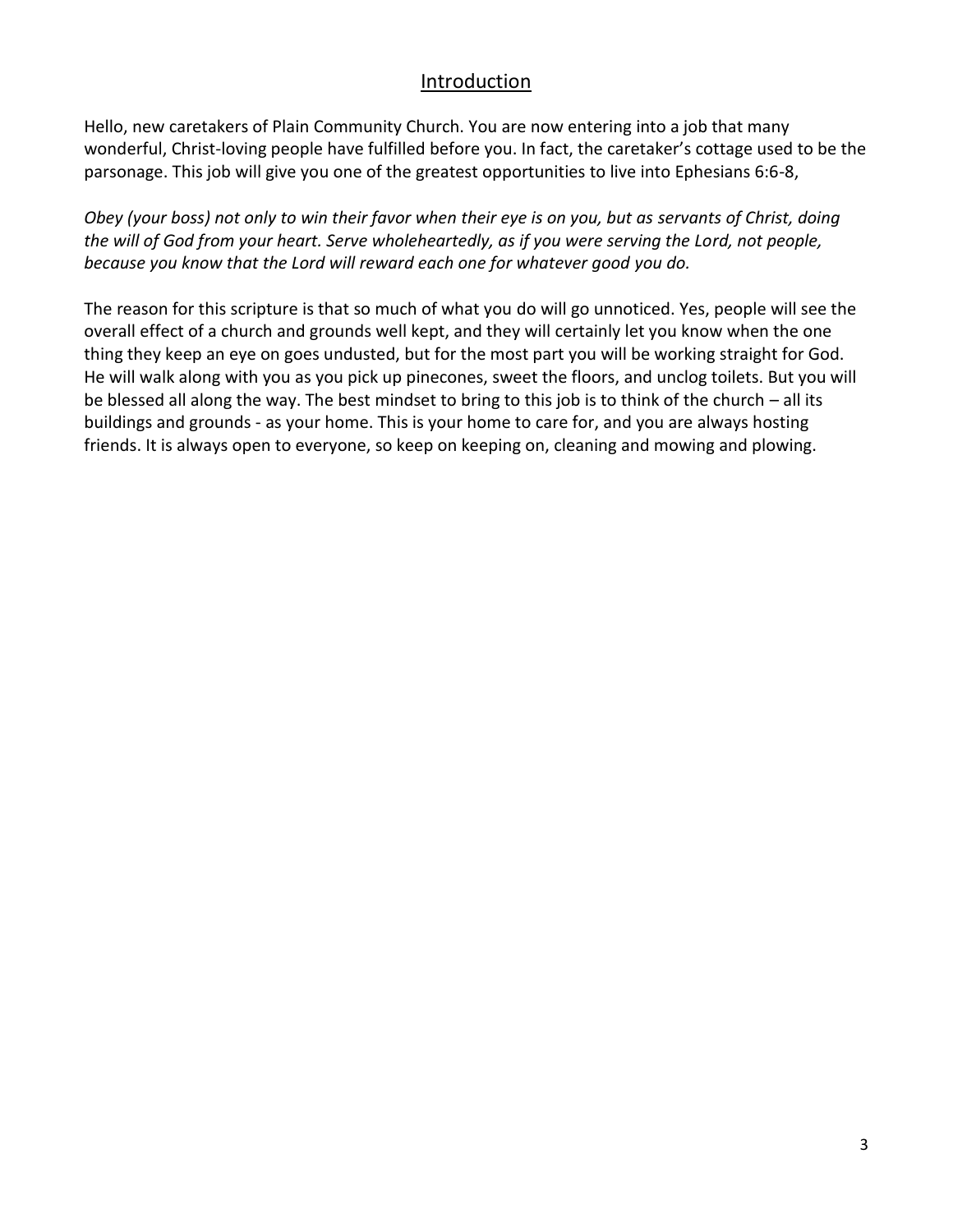#### Summer Tasks

## **1. Mowing**

Keeping the grass at a respectable height will be your duty from approximately the end of May until the beginning of October. Depending on the weather, this time period may begin earlier or end later. When the weather is cold, there may be times when the grass can go two weeks without being mowed, but this is usually in the early or later parts of the season. The only reason that a section of grass needs to be mowed twice in 7 days is during the week before an outdoor service or community event. For you as a grounds keeper, the annual outdoor service is your big week, because everyone spends the service and picnic outside. You will want to mow the forty feet of field directly behind the church once midweek, and the day before the service. That section of grass has overlapping sprinklers, and grows heavy and thick. By that time in the season, the only way to avoid having cut grass spread all over the lawn in thick lines is to mow it twice.

## **a. Equipment**

The church has some very nice equipment to keep that grass in line, so please use the equipment in a gentle manner. Repair things as needed, and don't let problems linger. Don't be afraid to ask for help when questions arise. There are many qualified people in the church who are happy to help answer questions.

## **i. Gas**

There are three large gas jugs in the mower shed. These will last about three weeks depending on the amount of mowing you do. They can be refilled at Just Plain Grocery. When you pay, simply tell them it is going on the PCC account and they will let you sign for it.

The weed whacker and blower take a combination of gas and oil to run correctly. Small oil/gas mixtures for two stroke motors are in the mower shed, and can be added to one gallon of gas and mixed before being added to the weed wacker and blower. The small gas jugs have been used for this. One mixed gallon will typically last for the whole summer.

## **ii. Maintenance**

If anything goes wrong with any of the equipment, please contact the Grounds Commission Deacon and the Pastor (for all caretaking needs and questions, contact these two so that there is adequate communication across the church as a whole). The Saw Shop in Leavenworth is where equipment has been repaired in the past.

## **iii. Club Cadet Mower** (used weekly)

This fine and very plush mower will get used every week as your main tool in the fight against the ever heightening reach of the grass. For all lawns except the pantry, set the height to 2.75 inches. When mowing the pantry, set the height to 3.5 inches. There are two gas tanks on the mower, so you can fill them both. Spraying off this mower with the hose (and especially underneath where the blades spin) should happen every two or three weeks.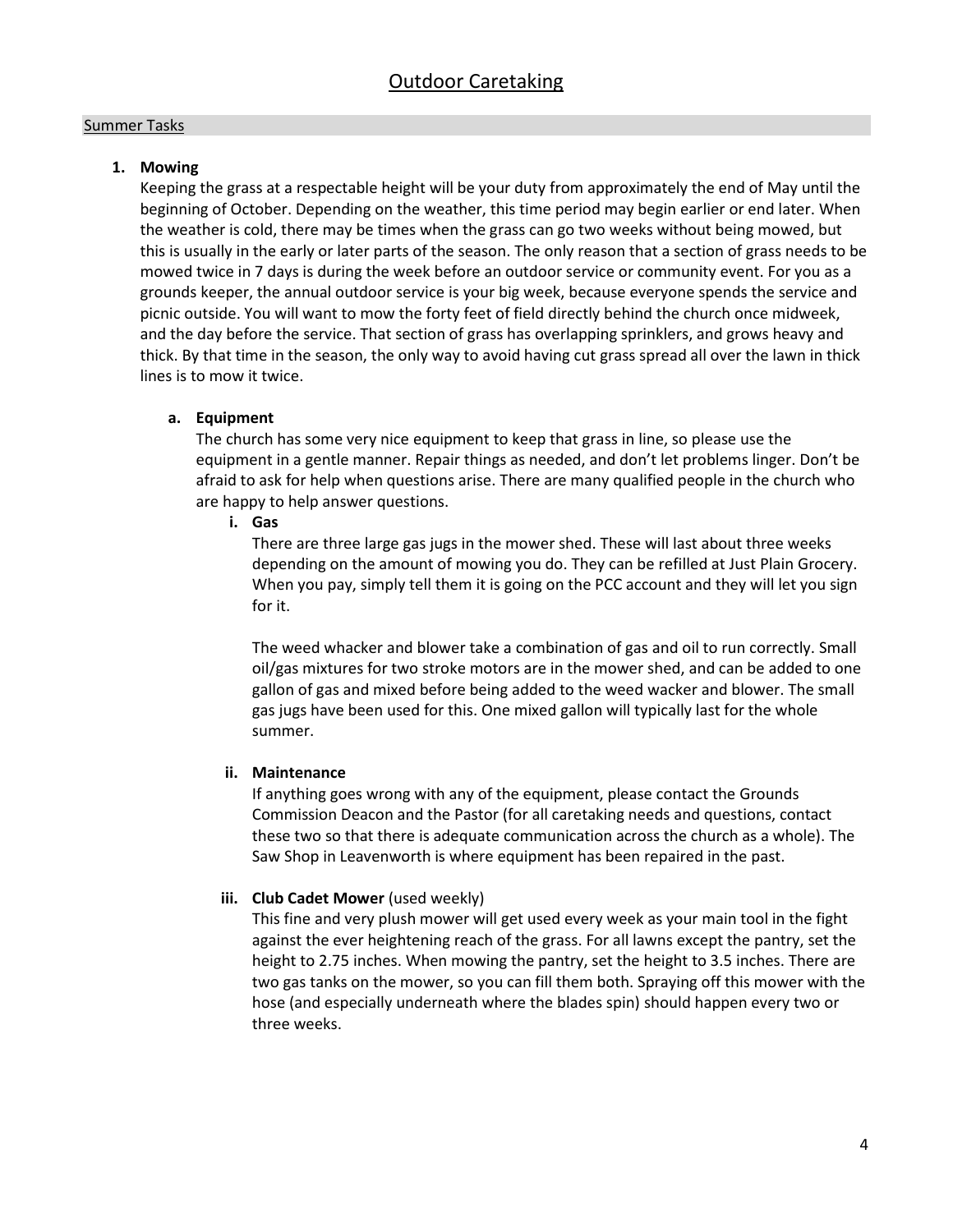**iv. Green Push Mower** (used weekly)

This old, but faithful mower doesn't need the height adjusted. The only places where this mower is used is the side of the cottage facing the parking lot, the front of the cottage, and the Burgess Hall playground area.

## **v. Weed whacker** (used bi-weekly)

The weed whacker can be used every other week to trim up all the edges of the grass around the church grounds. It can also be used to cut a small circle around each sprinkler head in the fields so that the grass doesn't choke the sprinkler heads when they pop up.

## **b. Pick Up Debris** (weekly activity)

It's a very simple concept: pick up the stuff you don't want to mow over like branches and pine cones. In order to keep the blades of the mower sharp and effective, you want to avoid running over any objects such as these. Picking up pine cones and sticks around the parking lot, swing area, and church helps keep the grounds looking sharp.

## **c. Places to Mow**

- i. Parsonage (weekly)
- ii. Cottage (weekly)
- iii. Flag pole lawn (weekly)
- iv. Burgess Hall playground (weekly)
- v. The field (weekly)
- vi. The Pantry lawn (bi-weekly)

## **2. Watering**

Keeping the grass green and the flowers blooming is the primary responsibility of summer caretaking, along with cutting that grass. The water for the field, cottage, and flag pole lawn all comes from the Wenatchee-Chiwawa Irrigation District, and is supplied from mid-May through mid-October. When the irrigation is first turned on, allow it to run about 3 days to flush their pipes before opening our valve. Then it's the time to look for leaks in the pipes in the ground or leaky sprinkler heads. Dedicate some time to turning on all the different sprinklers and observing their spraying patterns and pressure. If not much water is coming out, it's likely there is a leak in the pipes, or the filter by the bridge is clogged. With a leaky pipe, you can usually find water bubbling from the ground close by the area with less pressure. Dig up the ground around where the water is bubbling and repair the line, then recheck the sprinklers and confirm the repair fixed the problem.

Changing sprinkler heads is a constant part of the job. Anywhere from 5 to 10 sprinkler heads usually need to be replaced each year. Throughout the year, it is important to walk across the field and check for places the grass isn't growing well or is brown (the result of it not getting enough water). This is usually a result of the surrounding sprinklers not functioning properly, or not having their spray level adjusted (the sprinklers have a small knob at the end where the water comes out that can be turned in order to make the water shoot further with less spray, or shorter with more spray).

**a. Bridge Filter** (Set to go off 3 times daily, manually clean as needed)

Although this is a self-cleaning unit, algae in the water sometimes clogs the filter and needs to be manually cleaned (this usually occurs in the spring and early summer when the irrigation water is filled with junk, it gets cleaner over the season). When this happens turn off the main valve from the pipe across bridge and run the unit to get all water out. Then, using a hammer gently tap the edges of the cover screwed onto the bottom of the unit until you can loosen it with your hand. Then, taking the pin and washer off the bottom of the filter (don't lose these!),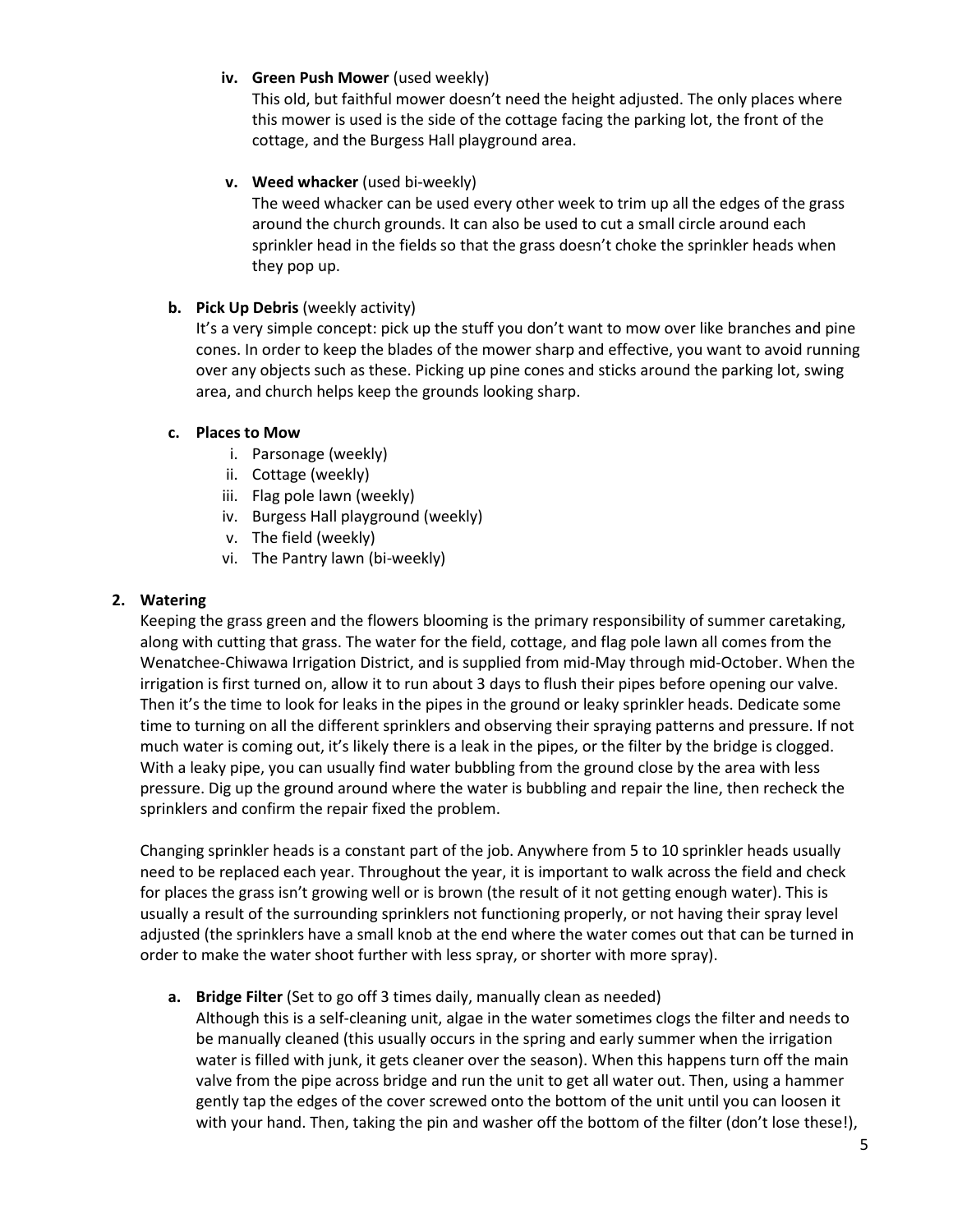pull out the filter and use a brush to scrub away any algae. Placing the filter back on, put the washer and pin back in place to secure the filter, and push the filter back up into the unit. Then, take the cover, hand tighten it back on the unit, and turn the water valve from the bridge back on. The first time you do this every year, smear a little Vaseline on the treads of the unit filter cover. This helps the cover comes on and off with more ease.

You will need to turn on the unit in the spring and turn it off again the fall (do the same for the main field control box located on the parsonage). The control box is on the pole next to the cleaning filter connected to the pipe running across the bridge. The unit has four different times it comes on (which sprays the water through the filter, cleaning the unit). You will need to set the four times so that they occur throughout the night to keep the lines clean as the sprinklers run. Without the filter running, it will get clogged, resulting is low water pressure and the sprinklers not watering the grass adequately. You can also walk by any time and manually turn on the filter as needed. Set the run time for the filter to two minutes.

#### **b. Sprinklers** (changed as needed, observe spray patterns weekly)

The sprinklers need to be observed at a weekly rate to make sure that the grass is getting evenly watered. If there are brown spots, turn on sprinklers and adjust accordingly. Purchasing 5 to 10 sprinklers in the late spring is important so that you can change sprinklers that aren't working properly. These can be ordered by the Church Ministry Assistant or purchased at Lowes.

#### **c. Sprinkler Lines** (repaired as needed)

You can purchase supplies needed from Plain Hardware, where there is an account set up.

#### **d. Timed Sprinklers** (run daily)

The timer box for the field sprinklers is located on the side of the Parsonage facing the Church. There is a manual hanging inside that box, but the controls are very self-explanatory. In the beginning and end of the season, the sprinklers can run for an hour in each zone (there are 6 active zones). You can have 4 different programs with schedules. Program A runs all the normal zones at night, but you should additionally have a Program B running that runs zone 6 for 15-30 minutes each day as well. Zone 6 simply needs more water to live. And it likes its extra during the day. Perhaps that grass came from a desert region and needs a little extra to sustain the green. It is all part of the church lore.

In the peak summer months, the grass needs more water and will need to be adjusted by either changing the zone runs times to 75, or 90 minutes (depending on how hot it is), or by using the seasonal adjustment setting to raise the percentage of time during the months of July and August. In the peak months when you change the amount of time each zone runs, change the run times for the filter off the bridge, so that the filter will clean out the lines through the night at the same pace they come on.

#### **e. Manual Sprinklers** (4-6 times weekly depending on weather)

There are a few sprinklers that need to be manually turned on throughout the week. Because they are not on a timer, you can water for longer on certain days and save having to do it daily. The main goal is to keep grass and flowers looking lush and colorful, so use your judgement to determine how much time each place needs. Just don't go too many days between watering.

#### **i. The Cottage**

There are places around the cottage that will need sprinklers and hoses set up manually. Those sprinklers water the only places around the Cottage that aren't covered by the in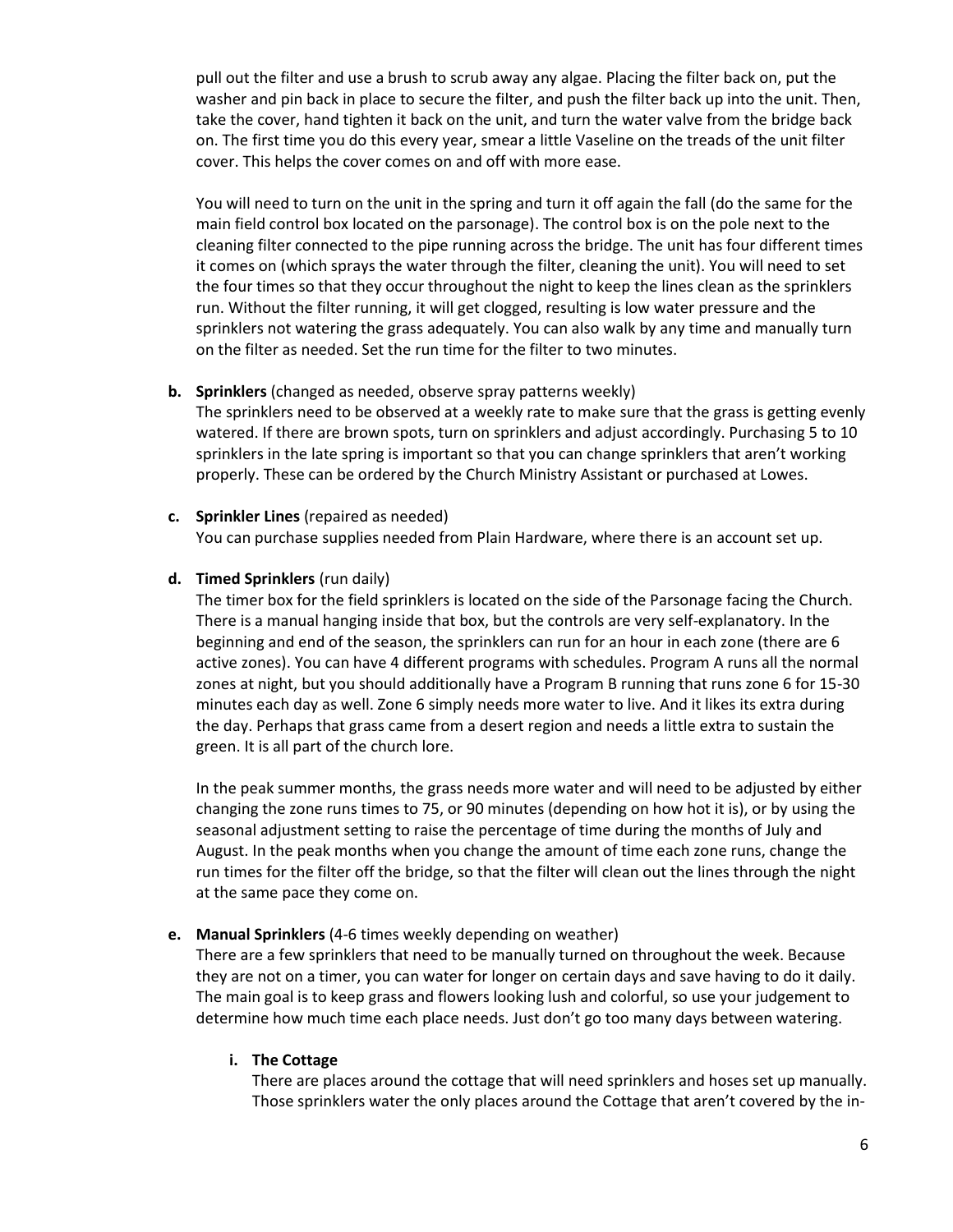ground sprinklers that must be turned on manually behind the cottage. Those hoses and sprinklers need to be drained and put away at the end of the summer.

#### **ii. The Flag Pole Lawn**

This lawn has in-ground sprinklers that need to be turned on manually with a small lever on the above-ground pipes behind the Cottage. There are two pipes, one turning on the in-ground Cottage sprinklers, and one turning on the in-ground flag pole lawn sprinklers. These two zone can be turned on together and left on for about an hour a day, or longer with a couple days in between. As the first lawn that people see when they drive into the church parking lot, keeping the flag pole lawn green is important.

#### **iii. The Pots In-between the Church and Parsonage**

The pots have small sprinklers in them that can be turned on at the valve that comes up by the ground at the end of the line toward the basketball court. These should be run every few days and can be left on for around 45 minutes.

## **iv. The Church Side Planters**

These planters have a sprinkler in the back corner that waters almost all of the planter. The few plants in front of the trees need additional water that can be applied when hand watering the pots in front of the church.

#### **v. The Pantry**

The Pantry doesn't have any in-ground sprinklers, so you have to uses hoses with sprinklers at the end and move them throughout the week to keep the grass green. There is a water spigot close to the Royal Ranger shed on the fence line. Use a splitter so that you can run two lines at the same time. Rather than spending time each day shifting the sprinklers back and forth, it is easiest to simply leave two sprinklers going in one spot for 12 hours, then shift them. After three days you have soaked all the area around the Pantry well enough for the week. Roll up the lines and take the rest of the week off. Repeat weekly, or as needed depending on hot or rainy weather.

#### **vi. Hand Watering** (4-6 times weekly depending on weather)

The pots in front of the Church and on the side need to be hand watered 4 to 6 times a week depending on how hot it is. At that time, you can also water the few plants in front of the trees in the corner planters.

#### **3. Miscellaneous**

Aside from the basic ongoing circle-of-life between watering the grass and giving it a haircut, these are the few other ongoing outdoor maintenance activities.

#### **a. Blow Off Parking Lot** (every 3-4 weeks)

There is a blower in the mower shed that can be used for keeping the parking lot dusted and clean. If done thoroughly at the beginning of the summer (a great task to assign during the Pine Cone Festival), the cleanliness of the parking lot can be maintained very simply by a quick blow off every 3 to 4 weeks. The blower can also be used to blow off the basketball court, sidewalks, and edges of the parking lot after mowing.

#### **b. Parking Lot Lights** (adjusted monthly)

The purpose of the parking lot lights is to keep things lit for evening activities at the church. As the hours of light change, so too the lights need to be adjusted. In general, the lights should come on at dusk. The light control box is located on the outside of Burgess Hall in the front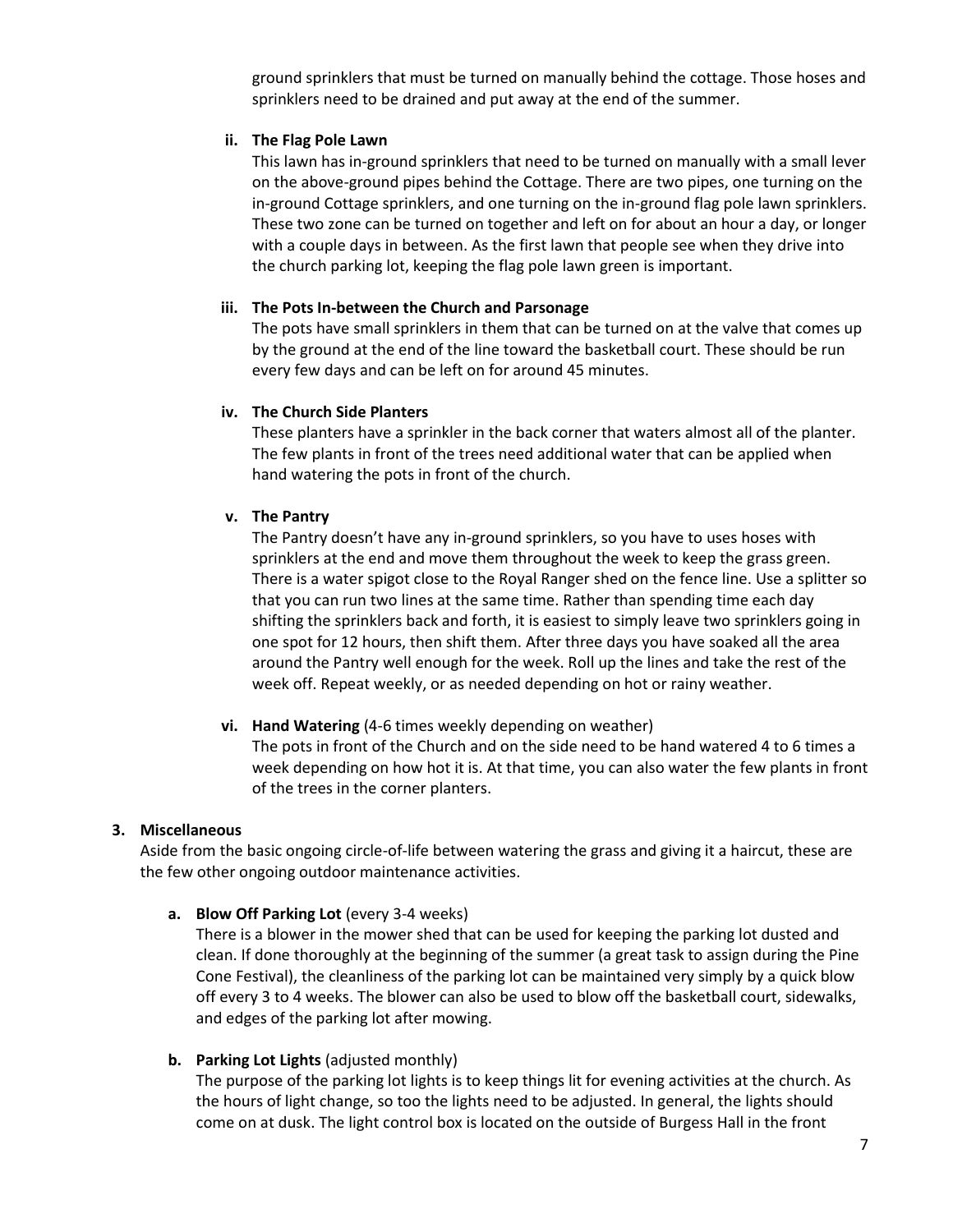corner to the left of the front door. You also need to adjust the clock in that control box manually for daylight saving time.

**c. Wasp Traps** (put out in spring, refill attractant monthly, spray nests as needed) Although bees make honey, we don't have a shortage. Therefore, the wasps at PCC are regarded as a nuisance, and not part of the Plain Community Farmers Association. Getting traps out in the spring is necessary, but even more important is refilling those traps with the attracting liquid in July and August. The peak of wasp season is the middle of the summer, and so refilling the traps is essential. Spraying nests is also important, as they like to build close to the church. The most common places for nests is the roof line right above the main church entrance, in the block wall around the front corner planter on the church, and the pots in the parking lot closest to the Parsonage. Good wasps go home and sleep at night, so that is the best time to spray them. You can purchase wasp traps and the attracting liquid at Plain Hardware.

#### **d. Moles** (shovel dirt piles and drop pellets 2-3 times a week)

Moles love the lawn at PCC. Although we welcome most worshipers, we frown upon those who dig up the dirt and throw it on the ground in piles that kill the grass (young children are sometimes exempt). Shoveling off dirt piles, and placing mole killing pellets down in the holes they create is the best way to remedy the problem. Most of the time, moles will leave a hole next to the place they have just pushed out the dirt. The more often you do this the better chance of actually getting them taken care of. Shoveling up the dirt also keeps the grass from dying in that spot, and makes the field more level for mowing. You can purchase the mole pellets at Plain Hardware.

**e. Weed Spraying** (done in early spring and mid-summer)

There are only a few spots we don't want to see green grass at PCC: in the parking lots and on the sand section of the baseball diamond. Spraying weed killer twice throughout the year, with small touch ups when necessary, will keep that pesky grass at bay. The weed killer is mixed with water, and there is a small hand sprayer in the mower shed. Walk over the parking lots and field while spraying a coat of the weed killer on a hot day, when there isn't rain in the forecast. The sun bakes in the weed killer and kills any grass. In the beginning of the summer, it is also a good idea to spray a small circle around all the sprinkler heads in the field, and the fence lines. This keeps grass from growing into the sprinklers and constricting the water flow or spray area. Weed killer can be purchased at Plain Hardware.

#### Fall Tasks

#### **1. Equipment Storage**

Finally, the fall is here and the mowing subsides. Please clean the mowers well and store them in the mower shed for the winter. You can park the mowers in the back, and move the snow blower to the front. You will still need gas for the snow blower, so make sure the gas cans are filled.

#### **2. Watering Completion**

When the irrigation is turned off, it is time to put away the sprinkler equipment and blow out the water lines for winter. All sprinklers and hoses can be organized and stored in the mower shed. To blow out the sprinkler lines, you have a couple choices. There are businesses that come by and do it for a small fee. This is a doable option if you catch them during the short season these services are available. You can also ask Mt. Springs Lodge to borrow their larger air tank and line blowing equipment. They have lent it to us for a few hours the last couple years, and it works very well. Before beginning either process, open the lower valve below the filter at the bridge and let all the water that will drain out of the lines (this saves blowing all that out). With the Mt. Springs equipment, simply attach the air hose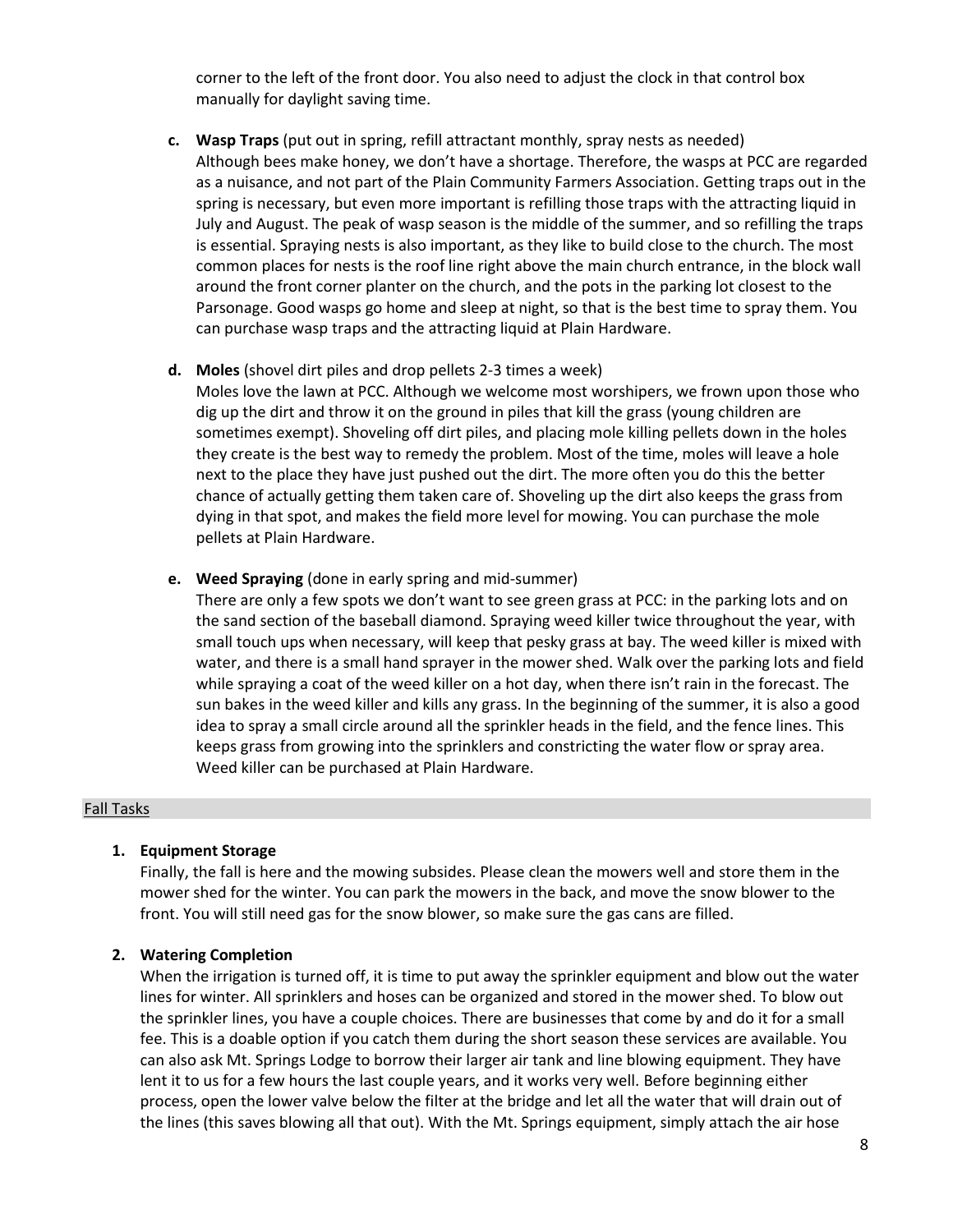line to the spigot behind the Cottage, then when the air tank is full, open the manual lines that water the Cottage yard and flag pole lawn until all the water has been blown out. After closing those lines, refill the air tank and manually go over to the Cottage and turn on each zone one at a time until the water is out. Kris Norby has been the go-to person for help with blowing out the water lines.

## **3. Miscellaneous**

After outdoor activities have subsided, pick up all balls and equipment in the field and store in Burgess Hall. The outdoor slides and toys in the playground next to Burgess Hall can also be stored for the winter. Finally, take down all wasp traps and any miscellaneous items that you don't want sitting through the winter in snow. As per every month, continue to adjust the parking lot lights, especially as the days get shorter, and the lights need to come on earlier.

## Winter Tasks

**1. Plowing** (after every accumulation of at least 3-4 inches of snow) The basic task of outdoor caretaking in the winter is keeping the church accessible by plowing, shoveling, snow blowing, and de-icing the entrances to the church.

## **a. Tractor**

The church is blessed with a large, enclosed tractor with a heater. This changes plowing from a miserable experience into a wonderful, warm adventure that's very similar to playing with trucks in a sand box. The church parking lot is a large sand box, and your mission is to keep that sand box clean all through the winter. If any questions or maintenance concerns arise, please contact the Buildings and Grounds Commission Deacon, the Pastor and Mike McComas right away. Mike facilitates the ongoing maintenance on the tractor. The tractor runs on diesel, and can be refilled at Plain Hardware. Simply drive the tractor up there, and refill as needed. When the tractor is not in use, it needs to be plugged in. The tractor is typically parked in front of the storage sheds between Burgess Hall and The Pantry, and an extension cord can be plugged into the engine and the outlet on the closest flag pole.

## **b. Snow Blower**

The snow blower stays plugged in inside the mower shed, and can be used to blow off the entries to the parsonage and cottage. Snow blowing takes place as needed. The snow blower takes gas, and can be refilled with the same gas jugs the mower uses in the summer.

## **c. Shoveling and Deicing**

The entrances to the church need to be hand shoveled whenever there is snow. Shovels are stored in the mower shed, and in the shed between Burgess Hall and the Pantry. You can also spread deicer in front of the doors whenever ice builds up. A container of this is downstairs in the maintenance closet between the men and women's bathrooms. You can place the container outside to the left of the entry of the church during the winter months.

**f. Parking Lot Lights** (adjusted monthly) Yeah, you still have to do this.

## Spring Tasks

## **1. Prepare for Summer**

The Spring and Fall months are the slow times of the year for outdoor caretaking, and a good reprieve for you of the more strenuous parts of the job. Typically, outdoor caretaking starts after the Pine Cone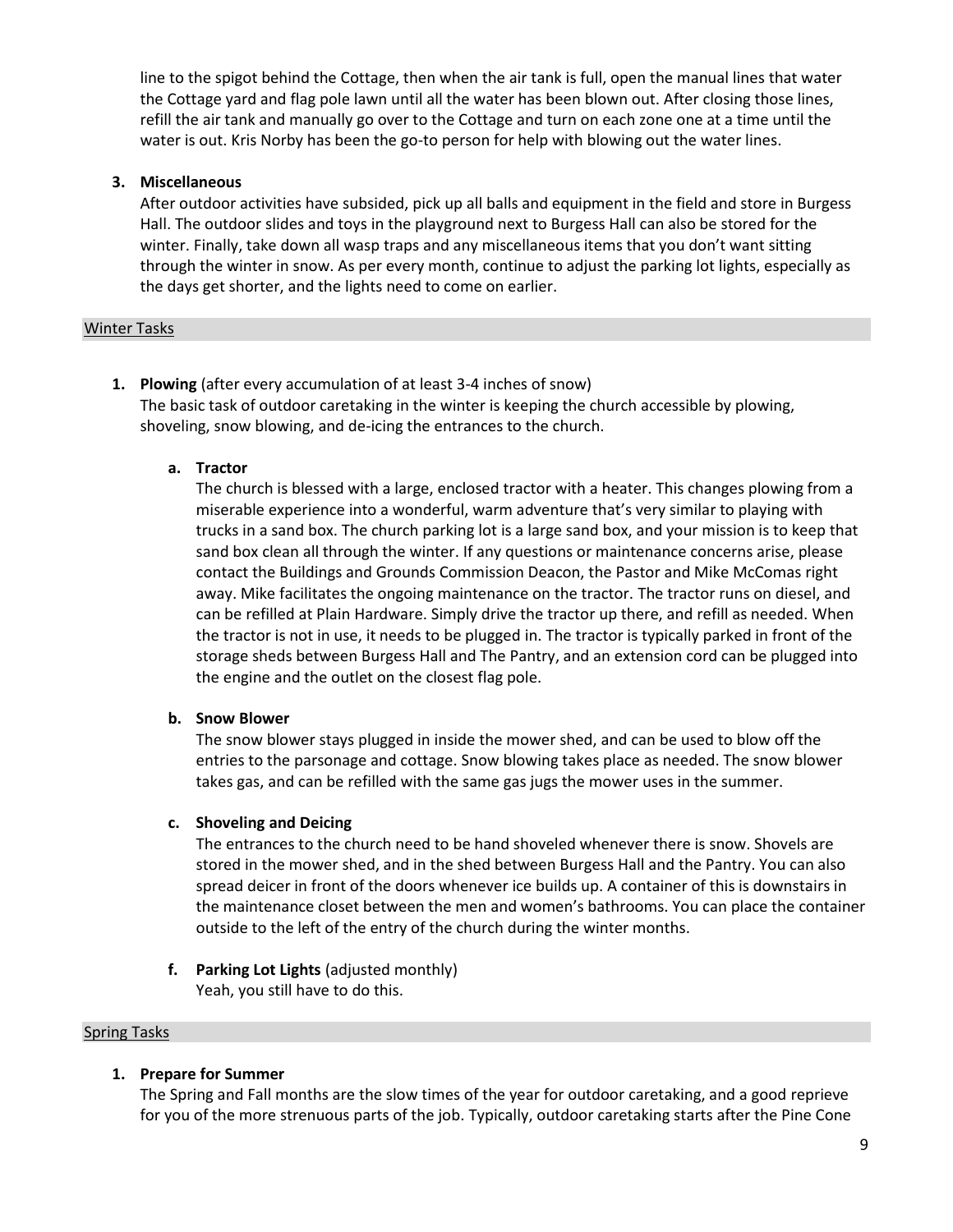Festival. In preparation for that, you can think through the things that will help you as a caretaker, and have people focus on those activities during the Pine Cone Festival. After that, take out the wasp traps, hoses and sprinklers, balls and equipment, and set everything up for the summer. Spraying the parking lot and field before they fill up with grass and weeds is essential. Also, the days start getting shorter, so your adjustment of the parking lot lights now goes the other way.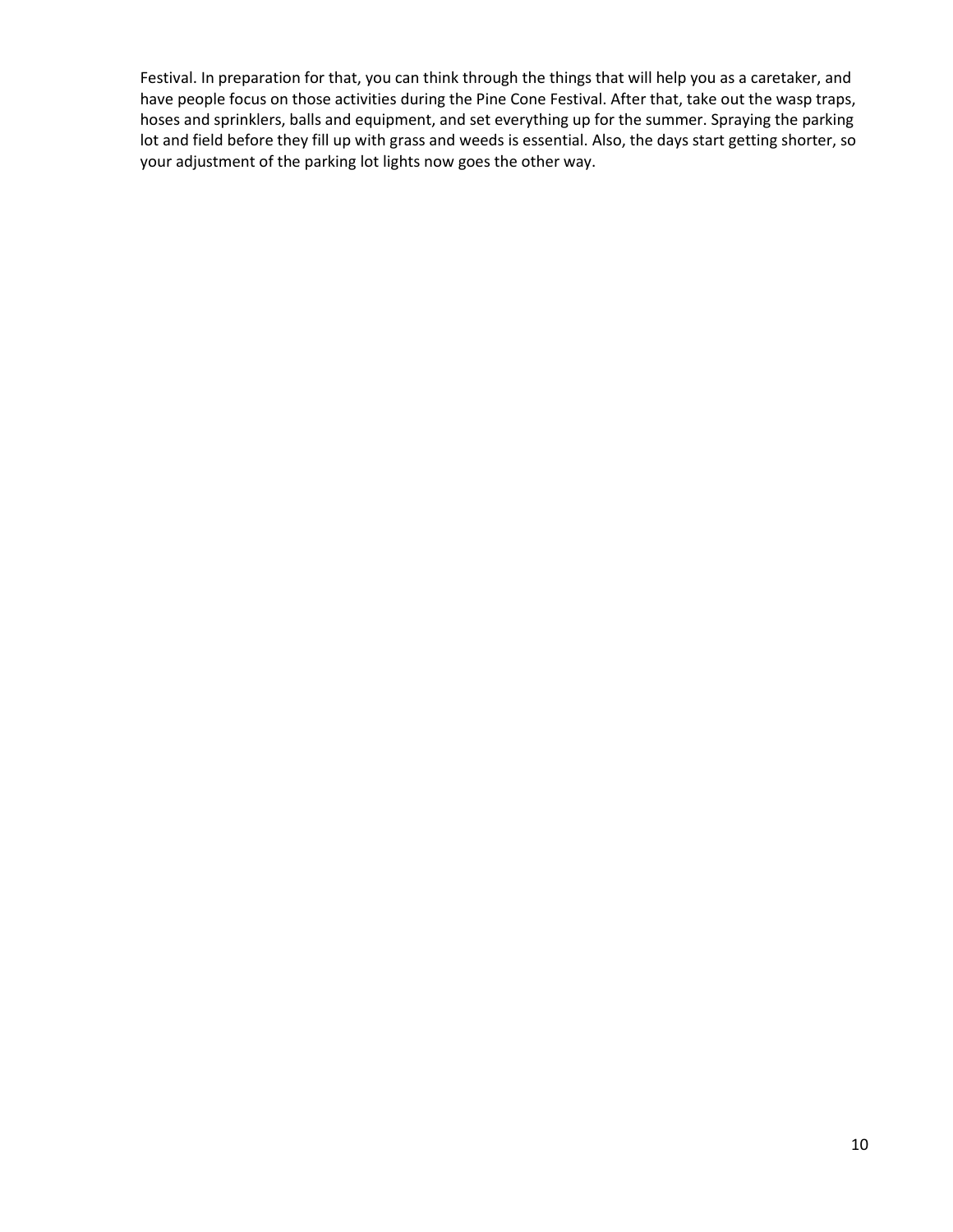## Facilities Caretaking

## **1. Cleaning**

Keeping the facilities clean is an important part of worship. It's a reflection of our stewardship, and while most people won't notice the individual care of each spot you wipe down or vacuum up, they will notice the overall cleanliness and care that you put in each week. The summer and winter months are busier with plowing and mowing, but the fall and spring have fewer demands. Keeping the church clean is the consistent, weekly task of the caretaker. There will be a few times extra cleaning is needed (YD's Hotdogging, weddings, funerals, etc.) but this is only a few times a year. When any supplies run low, the Church Ministry Assistant can order.

## **a. Bathrooms**

- i. Dust
- ii. Sweet floors
- iii. Wet mop floors
- iv. Empty trash
- v. Clean mirrors/windows
- vi. Wipe down door handles
- vii. Wipe down sinks
- viii. Wipe down toilets
- ix. Use toilet bowl cleaner
- x. Refill soap as needed
- xi. Refill paper towels as needed
- xii. Refill toilet paper as needed
- xiii. Refill toilet seat covers as needed
- xiv. Change light bulbs as needed
- xv. Use air freshener as needed

## **b. Kitchen**

- i. Dust
- ii. Sweet floors
- iii. Wet mop floors
- iv. Empty trash
- v. Clean windows
- vi. Wipe down door handles
- vii. Wipe down counter/sink/oven/refrigerator
- viii. Refill soap as needed
- ix. Refill paper towels as needed
- x. Change light bulbs as needed
- xi. Use air freshener as needed

## **c. Rooms/Hallways**

- i. Dust sills/shelves/lamps
- ii. Vacuum floors
- iii. Empty trash
- iv. Wipe down door handles/hand rails
- v. Wipe down tables/counters
- vi. Clean mirrors/windows as needed
- vii. Spot clean carpet stains as needed
- viii. Change light bulbs as needed